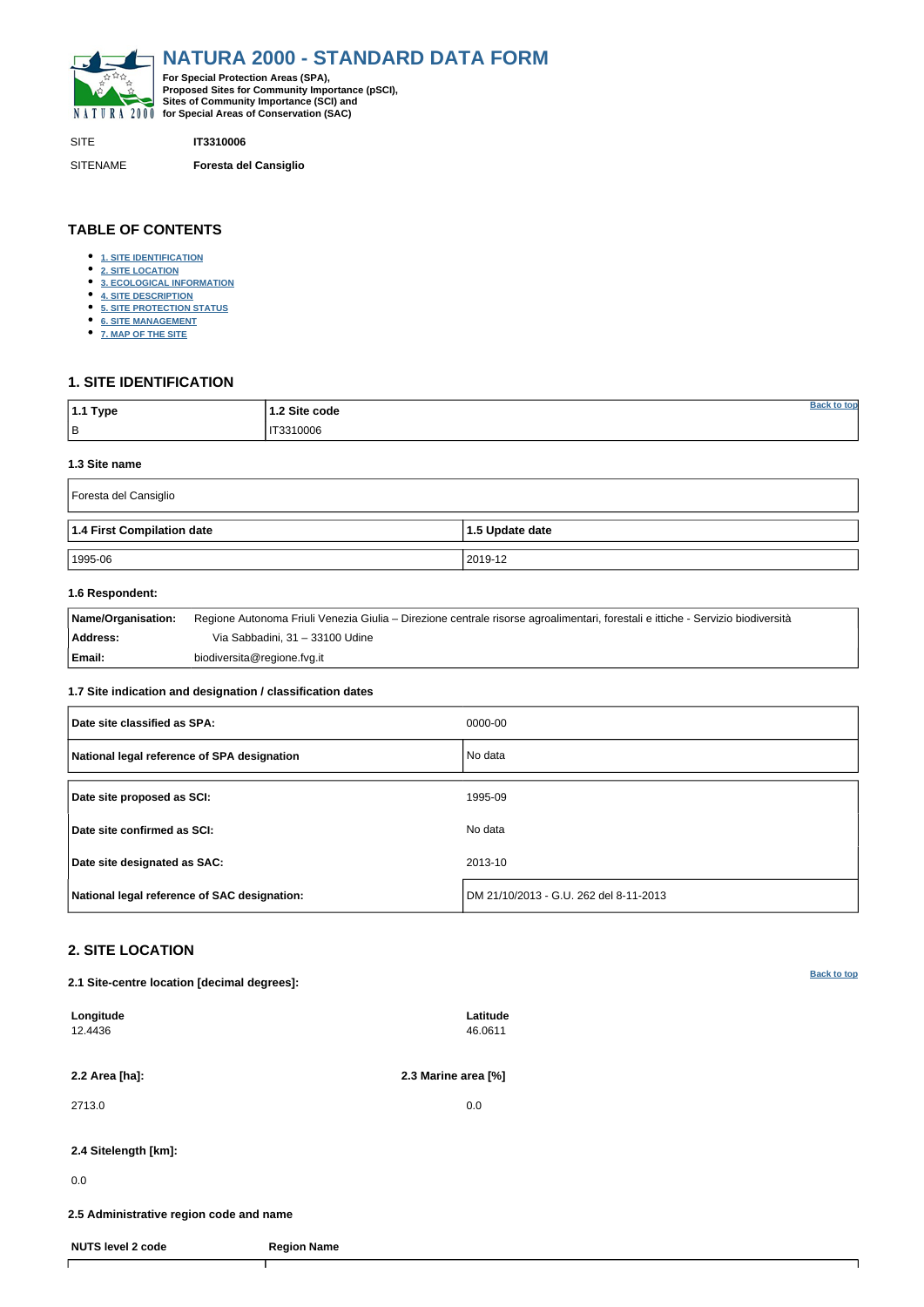**[Back to top](#page-0-0)**

# **2.6 Biogeographical Region(s)**

Alpine (100.0

# <span id="page-1-0"></span>**3. ECOLOGICAL INFORMATION**

### **3.1 Habitat types present on the site and assessment for them**

**Annex I Habitat types Site assessment Code PF NP Cover [ha] Cave [number] Data quality A|B|C|D A|B|C Representativity Relative Surface Conservation Global** 3150 **B** B B B B B B B B B B 5130 49.44 G A C A A 6170 14.02 G B C B C 6230 3.7 G C C C C 62A0 34.98 G C C C C 8240 0.58 G G D 8310 72 G A C A A 9130 22.93 G A C A A 91K0 1840.19 G A C A A 9410 129.61 G B C A B

**PF:** for the habitat types that can have a non-priority as well as a priority form (6210, 7130, 9430) enter "X" in the column PF to indicate the priority form.

**NP:** in case that a habitat type no longer exists in the site enter: x (optional)

**Cover:** decimal values can be entered

**Caves:** for habitat types 8310, 8330 (caves) enter the number of caves if estimated surface is not available.

**Data quality:** G = 'Good' (e.g. based on surveys); M = 'Moderate' (e.g. based on partial data with some extrapolation); P = 'Poor' (e.g. rough estimation)

## **3.2 Species referred to in Article 4 of Directive 2009/147/EC and listed in Annex II of Directive 92/43/EEC and site evaluation for them**

| <b>Species</b> |      |                                    |              |           | Population in the site |                |                |      |              |             | <b>Site assessment</b> |                |                |             |
|----------------|------|------------------------------------|--------------|-----------|------------------------|----------------|----------------|------|--------------|-------------|------------------------|----------------|----------------|-------------|
| G              | Code | <b>Scientific Name</b>             | $\mathbf{s}$ | <b>NP</b> | T                      | <b>Size</b>    |                | Unit | Cat.         | D.<br>qual. | <b>A B C D</b>         | A B C          |                |             |
|                |      |                                    |              |           |                        | Min            | <b>Max</b>     |      |              |             | Pop.                   | Con.           | Iso.           | Glo.        |
| B              | A085 | <b>Accipiter gentilis</b>          |              |           | р                      |                |                |      | $\mathsf C$  | <b>DD</b>   | $\mathsf C$            | A              | $\mathsf C$    | B           |
| Β              | A223 | <b>Aegolius funereus</b>           |              |           | р                      | 35             | 35             | p    |              | G           | B                      | A              | $\sf B$        | Α           |
| B              | A412 | Alectoris graeca saxatilis         |              |           | р                      |                |                |      | R            | DD          | D                      |                |                |             |
| В              | A091 | <b>Aquila chrysaetos</b>           |              |           | р                      | $\sqrt{3}$     | $\mathbf{3}$   |      |              | G           | D                      |                |                |             |
| A              | 1193 | <b>Bombina variegata</b>           |              |           | р                      |                |                |      | R            | DD          | $\mathsf C$            | B              | $\overline{C}$ | $\mathsf C$ |
| B              | A104 | <b>Bonasa bonasia</b>              |              |           | р                      |                |                |      | $\mathsf C$  | DD          | $\mathsf C$            | B              | B              | $\mathsf C$ |
| B              | A215 | <b>Bubo bubo</b>                   |              |           | р                      | $\overline{4}$ | $\,6$          |      |              | G           | $\mathsf C$            | B              | B              | B           |
| P              | 1386 | <b>Buxbaumia viridis</b>           |              |           | р                      |                |                |      | V            | DD          | D                      |                |                |             |
| M              | 1352 | <b>Canis lupus</b>                 |              |           | р                      |                |                |      | P            | DD          | D                      |                |                |             |
| В              | A224 | <b>Caprimulgus europaeus</b>       |              |           | r                      |                |                |      | C            | DD          | $\mathsf C$            | $\sf B$        | $\mathsf C$    | B           |
| В              | A080 | <b>Circaetus gallicus</b>          |              |           | r                      | $\overline{2}$ | $\overline{c}$ |      |              | G           | D                      |                |                |             |
| Β              | A122 | <b>Crex crex</b>                   |              |           | r                      |                |                |      | R            | DD          | $\mathsf C$            | $\sf B$        | $\sf B$        | B           |
| B              | A236 | <b>Dryocopus martius</b>           |              |           | р                      |                |                |      | $\mathsf C$  | DD          | $\mathsf C$            | A              | $\sf B$        | Α           |
| B              | A379 | Emberiza hortulana                 |              |           | r                      |                |                |      | R            | DD          | D                      |                |                |             |
|                | 1072 | Erebia calcaria                    |              |           | р                      |                |                |      | P            | DD          | A                      | B              | A              | А           |
| Β              | A103 | <b>Falco peregrinus</b>            |              |           | р                      | 3              | $\mathbf{3}$   |      |              | G           | D                      |                |                |             |
| В              | A217 | <b>Glaucidium passerinum</b>       |              |           | р                      | $\overline{2}$ | $\mathbf{3}$   | p    |              | G           | $\mathsf C$            | B              | B              | B           |
| B              | A078 | <b>Gyps fulvus</b>                 |              |           | С                      |                |                |      | V            | DD          | D                      |                |                |             |
| В              | A408 | <b>Lagopus mutus</b><br>helveticus |              |           | р                      |                |                |      | V            | DD          | D                      |                |                |             |
| B              | A338 | Lanius collurio                    |              |           | r                      |                |                |      | С            | DD          | $\overline{C}$         | $\overline{A}$ | $\overline{C}$ | A           |
|                | 1083 | <b>Lucanus cervus</b>              |              |           | р                      |                |                |      | P            | DD          | D                      |                |                |             |
| В              | A246 | Lullula arborea                    |              |           | р                      |                |                |      | R            | DD          | D                      |                |                |             |
| M              | 1361 | <b>Lynx lynx</b>                   |              |           | р                      |                |                |      | P            | <b>DD</b>   | D                      |                |                |             |
| Β              | A073 | <b>Milvus migrans</b>              |              |           | $\mathbf C$            |                |                |      | R            | DD          | D                      |                |                |             |
| B              | A074 | <b>Milvus milvus</b>               |              |           | $\mathbf C$            |                |                |      | R            | DD          | D                      |                |                |             |
| B              | A280 | <b>Monticola saxatilis</b>         |              |           | r                      |                |                |      | $\mathsf{R}$ | DD          | D                      |                |                |             |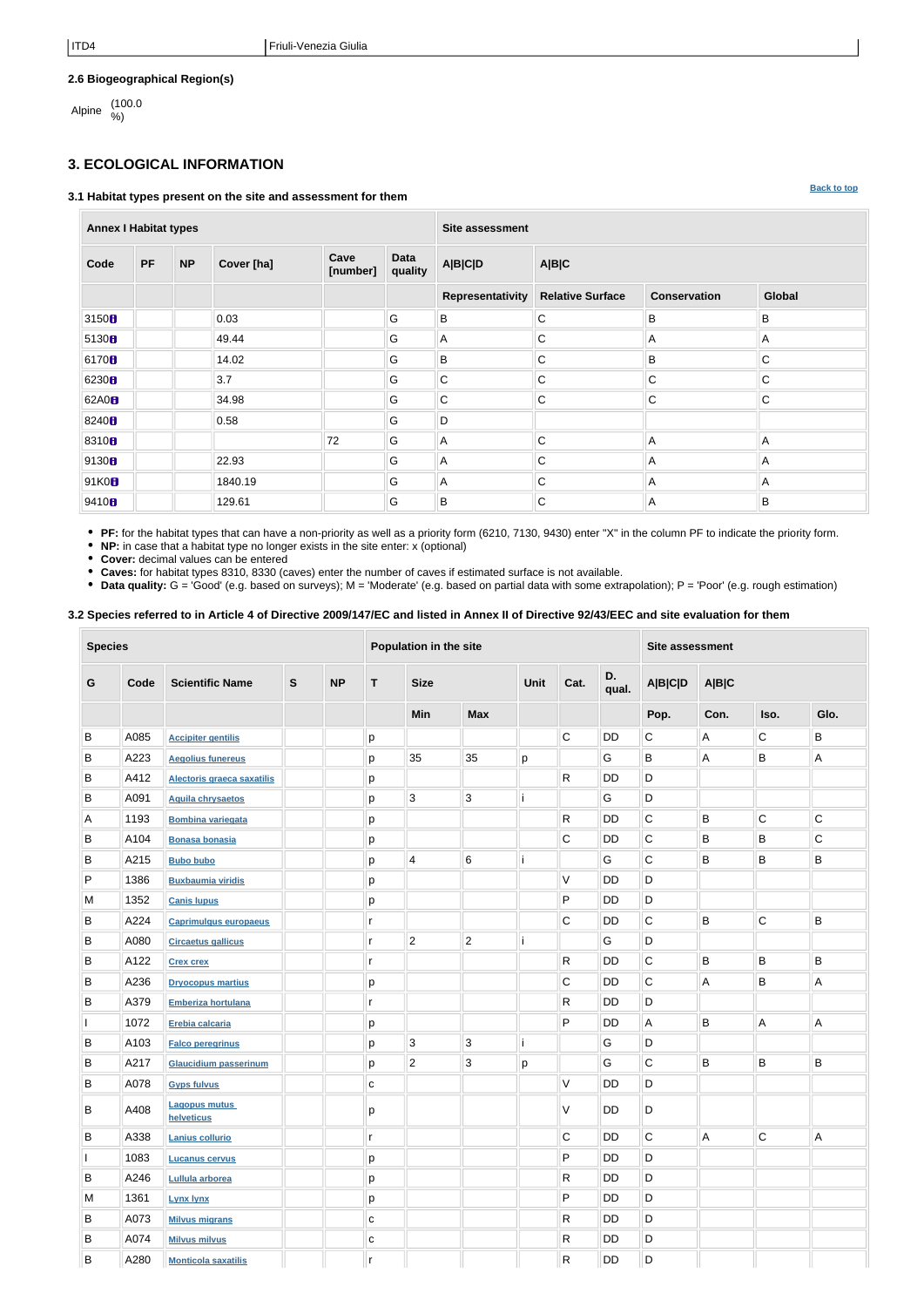| M | 1321 | <b>Myotis emarginatus</b>   | C |    |    | P            | <b>DD</b> | D            |   |              |              |
|---|------|-----------------------------|---|----|----|--------------|-----------|--------------|---|--------------|--------------|
| B | A072 | <b>Pernis apivorus</b>      | C |    |    | C            | <b>DD</b> | $\mathsf{C}$ | B | $\mathsf{C}$ | B            |
| B | A072 | <b>Pernis apivorus</b>      |   |    |    | $\mathsf{C}$ | <b>DD</b> | $\mathsf{C}$ | B | $\mathsf{C}$ | B            |
| B | A234 | <b>Picus canus</b>          | p |    |    | V            | DD        | D            |   |              |              |
|   | 1087 | Rosalia alpina              | p |    |    | V            | <b>DD</b> | D            |   |              |              |
| B | A219 | <b>Strix aluco</b>          | p |    |    | C            | <b>DD</b> | $\mathsf{C}$ | A | C            | A            |
| B | A220 | <b>Strix uralensis</b>      | p | 3  | 3  |              | G         | $\mathsf{C}$ | B | B            | $\mathsf{C}$ |
| B | A409 | <b>Tetrao tetrix tetrix</b> | p |    |    | $\mathsf{C}$ | <b>DD</b> | $\mathsf{C}$ | B | B            | B            |
| B | A108 | <b>Tetrao urogallus</b>     | p | 15 | 15 |              | G         | $\mathsf{C}$ | B | B            | B            |
| A | 1167 | <b>Triturus carnifex</b>    | p |    |    | $\mathsf{R}$ | DD        | $\mathsf{C}$ | B | $\mathsf C$  | B            |
| M | 1354 | <b>Ursus arctos</b>         | p |    |    | P            | <b>DD</b> | D            |   |              |              |
|   | 1014 | <b>Vertigo angustior</b>    | p |    |    | P            | <b>DD</b> | D            |   |              |              |

**Group:** A = Amphibians, B = Birds, F = Fish, I = Invertebrates, M = Mammals, P = Plants, R = Reptiles

Unit: i = individuals, p = pairs or other units according to the Standard list of population units and codes in accordance with Article 12 and 17 reporting (see **[reference portal](http://bd.eionet.europa.eu/activities/Natura_2000/reference_portal)**)

**S:** in case that the data on species are sensitive and therefore have to be blocked for any public access enter: yes

**NP:** in case that a species is no longer present in the site enter: x (optional)

- Abundance categories (Cat.): C = common, R = rare, V = very rare, P = present to fill if data are deficient (DD) or in addition to population size information
- Data quality: G = 'Good' (e.g. based on surveys); M = 'Moderate' (e.g. based on partial data with some extrapolation); P = 'Poor' (e.g. rough estimation); VP = 'Very poor' (use this category only, if not even a rough estimation of the population size can be made, in this case the fields for population size can remain empty, but the field "Abundance categories" has to be filled in)

**Type:** p = permanent, r = reproducing, c = concentration, w = wintering (for plant and non-migratory species use permanent)

## **3.3 Other important species of flora and fauna (optional)**

| <b>Species</b> |             |                                      | Population in the site |           |             |            | <b>Motivation</b> |                |              |                                |                           |                         |                         |                         |
|----------------|-------------|--------------------------------------|------------------------|-----------|-------------|------------|-------------------|----------------|--------------|--------------------------------|---------------------------|-------------------------|-------------------------|-------------------------|
| <b>Group</b>   | <b>CODE</b> | <b>Scientific Name</b>               | $\mathbf{s}$           | <b>NP</b> | <b>Size</b> |            |                   | Cat.           |              | <b>Species</b><br><b>Annex</b> |                           | <b>Other categories</b> |                         |                         |
|                |             |                                      |                        |           | Min         | <b>Max</b> |                   | <b>C R V P</b> | IV           | $\mathsf{V}$                   | A                         | $\, {\bf B}$            | $\mathbf C$             | D                       |
| A              | 1201        | <b>Bufo viridis</b>                  |                        |           |             |            |                   | $\mathsf{R}$   | X            |                                |                           |                         | X                       | X                       |
| M              | 5603        | <b>Chionomys nivalis</b>             |                        |           |             |            |                   | $\mathsf C$    |              |                                |                           |                         | X                       | X                       |
| R              | 1283        | Coronella austriaca                  |                        |           |             |            |                   | $\mathsf C$    | X            |                                |                           |                         | $\mathsf{X}$            | X                       |
| P              |             | <b>Cystopteris sudetica</b>          |                        |           |             |            |                   | ${\sf P}$      |              |                                |                           |                         |                         | $\mathsf{X}$            |
| $\mathsf{R}$   | 1281        | Elaphe longissima                    |                        |           |             |            |                   | $\mathsf C$    | Χ            |                                |                           |                         | X                       | $\mathsf X$             |
| M              | 1363        | <b>Felis silvestris</b>              |                        |           |             |            |                   | $\mathsf V$    | X            |                                | $\mathsf{X}$              |                         | Χ                       | $\mathsf{\overline{X}}$ |
| P              | 1657        | <b>Gentiana lutea</b>                |                        |           |             |            |                   | ${\sf P}$      |              | X                              |                           |                         | Χ                       | X                       |
| I              | 1026        | <b>Helix pomatia</b>                 |                        |           |             |            |                   | ${\sf P}$      |              | $\pmb{\times}$                 |                           |                         | Χ                       | X                       |
| ${\sf R}$      | 5670        | <b>Hierophis viridiflavus</b>        |                        |           |             |            |                   | $\mathsf C$    | X            |                                |                           |                         | Χ                       | X                       |
| $\mathsf{R}$   | 1263        | <b>Lacerta viridis</b>               |                        |           |             |            |                   | C              | X            |                                |                           |                         | X                       | X                       |
| P              |             | <b>Leontopodium alpinum</b>          |                        |           |             |            |                   | P              |              |                                | $\sf X$                   |                         |                         | X                       |
| M              | 1334        | <b>Lepus timidus</b>                 |                        |           |             |            |                   | $\mathsf C$    |              | $\mathsf X$                    |                           |                         | $\mathsf{\overline{X}}$ | $\mathsf X$             |
| P              |             | <b>Lilium carniolicum</b>            |                        |           |             |            |                   | P              |              |                                | $\boldsymbol{\mathsf{X}}$ |                         |                         | X                       |
| $\mathsf{I}$   | 1067        | Lopinga achine                       |                        |           |             |            |                   | $\mathsf C$    | $\mathsf{X}$ |                                |                           |                         | $\mathsf{\overline{X}}$ | X                       |
| M              | 1357        | <b>Martes martes</b>                 |                        |           |             |            |                   | $\mathsf C$    |              | $\boldsymbol{\mathsf{X}}$      | $\mathsf X$               |                         | X                       | $\mathsf{X}$            |
| M              | 2631        | <b>Meles meles</b>                   |                        |           |             |            |                   | $\mathsf C$    |              |                                |                           |                         | X                       | $\mathsf{\overline{X}}$ |
| M              | 1341        | <b>Muscardinus</b><br>avellanarius   |                        |           |             |            |                   | $\mathsf C$    | X            |                                | X                         |                         | Χ                       | X                       |
| M              | 1358        | <b>Mustela putorius</b>              |                        |           |             |            |                   | R              |              | X                              | $\boldsymbol{\mathsf{X}}$ |                         | X                       | X                       |
|                |             | <b>Orotrechus gigas</b>              |                        |           |             |            |                   | P              |              |                                |                           | Χ                       |                         |                         |
| J.             |             | <b>Orotrechus</b><br>schwienbacheri  |                        |           |             |            |                   | P              |              |                                |                           | X                       |                         | X                       |
|                |             | <b>Orotrechus venetianus</b>         |                        |           |             |            |                   | ${\sf P}$      |              |                                |                           | $\mathsf{X}$            |                         | $\mathsf{X}$            |
|                | 1057        | Parnassius apollo                    |                        |           |             |            |                   | $\mathsf C$    | Χ            |                                |                           |                         | X                       | $\mathsf{X}$            |
|                | 1056        | Parnassius mnemosyne                 |                        |           |             |            |                   | $\mathsf C$    | X            |                                |                           |                         | Χ                       | $\mathsf{X}$            |
| $\mathsf R$    | 1256        | <b>Podarcis muralis</b>              |                        |           |             |            |                   | $\mathsf C$    | $\mathsf X$  |                                |                           |                         | $\mathsf{\overline{X}}$ | $\mathsf{X}$            |
| Α              | 1213        | Rana temporaria                      |                        |           |             |            |                   | $\mathsf C$    |              | $\mathsf{\overline{X}}$        |                           |                         | X                       | $\mathsf{X}$            |
| M              | 1369        | Rupicapra rupicapra                  |                        |           |             |            |                   | $\mathsf C$    |              | $\mathsf{X}$                   |                           |                         | X                       | $\mathsf{X}$            |
| Α              | 1177        | Salamandra atra                      |                        |           |             |            |                   | $\mathsf{R}$   | $\mathsf X$  |                                | $\mathsf{X}$              |                         | X                       | $\mathsf{X}$            |
| A              | 2351        | Salamandra salamandra                |                        |           |             |            |                   | $\mathsf{C}$   |              |                                |                           |                         | $\mathsf{X}$            | $\mathsf{X}$            |
| Α              | 2353        | <b>Triturus alpestris</b>            |                        |           |             |            |                   | $\mathbf C$    |              |                                |                           |                         | $\mathsf{X}$            | $\mathsf{X}$            |
| R              | 5902        | <b>Vipera aspis</b><br>francisciredi |                        |           |             |            |                   | $\mathsf{R}$   |              |                                |                           |                         | X                       | X.                      |
| $\mathsf{R}$   | 5995        | Zootoca vivipara<br>carniolica       |                        |           |             |            |                   | $\mathsf{R}$   |              |                                | $\mathsf{X}$              |                         | X                       | X                       |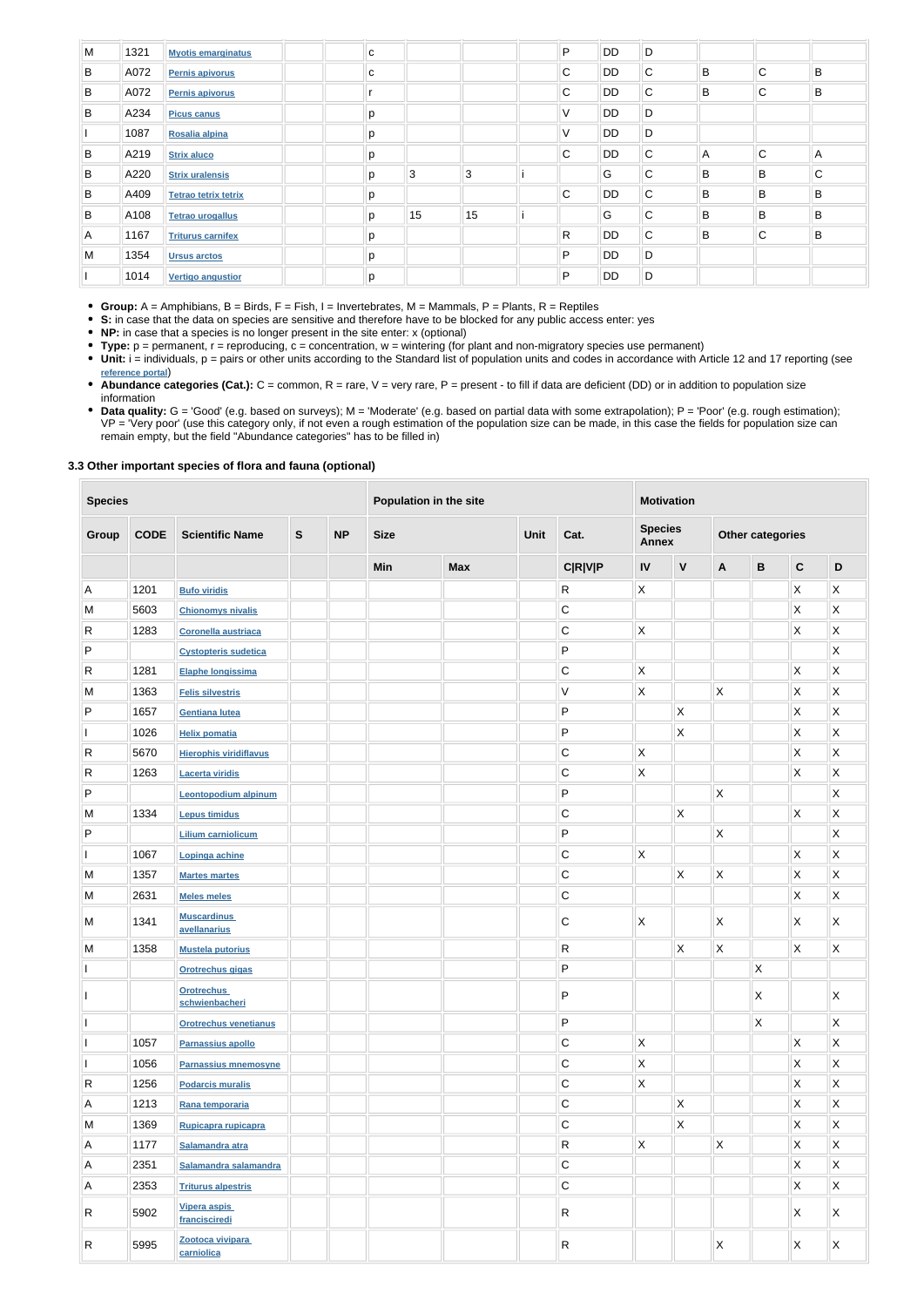| Positive Impacts |                                                        |                  |         |
|------------------|--------------------------------------------------------|------------------|---------|
| Rank             | Activities,                                            | <b>Pollution</b> | linside |
|                  | management [code]  (optional) [code]  /outside [i o b] |                  |         |

| Negative Impacts |                                 |                                |                           |
|------------------|---------------------------------|--------------------------------|---------------------------|
| Rank             | Threats and<br>pressures [code] | Pollution<br>(optional) [code] | inside/outside<br>[i o b] |
|                  | E01.04                          |                                |                           |
| M                | G01.02                          |                                |                           |
| H                | F03.01                          |                                |                           |
| M                | D01.01                          |                                |                           |
| M                | A04                             |                                |                           |
|                  | K04.05                          |                                | b                         |
| M                | D01.02                          |                                |                           |
| M                | K02.01                          |                                |                           |

**[Back to top](#page-0-0)**

- **Group:** A = Amphibians, B = Birds, F = Fish, Fu = Fungi, I = Invertebrates, L = Lichens, M = Mammals, P = Plants, R = Reptiles
- **CODE:** for Birds, Annex IV and V species the code as provided in the reference portal should be used in addition to the scientific name
- **S:** in case that the data on species are sensitive and therefore have to be blocked for any public access enter: yes
- **NP:** in case that a species is no longer present in the site enter: x (optional)
- Unit: i = individuals, p = pairs or other units according to the standard list of population units and codes in accordance with Article 12 and 17 reporting, (see **[reference portal](http://bd.eionet.europa.eu/activities/Natura_2000/reference_portal)**)
- **Cat.:** Abundance categories:  $C =$  common,  $R =$  rare,  $V =$  very rare,  $P =$  present
- **Motivation categories: IV, V:** Annex Species (Habitats Directive), **A:** National Red List data; **B:** Endemics; **C:** International Conventions; **D:** other reasons

# <span id="page-3-0"></span>**4. SITE DESCRIPTION**

#### **4.1 General site character**

| Habitat class       | % Cover     |
|---------------------|-------------|
| N <sub>18</sub>     | 1.0         |
| N08                 | $\vert$ 2.0 |
| N <sub>14</sub>     | 1.0         |
| N09                 | 18.0        |
| N <sub>16</sub>     | 62.0        |
| N <sub>17</sub>     | 15.0        |
| N23                 | 1.0         |
| Total Habitat Cover | 100         |

#### **Other Site Characteristics**

E? un altopiano a forma di ampia conca (polje), priva di deflusso superficiale, costituita da calcari di scogliera molto fossiliferi e da calcari marnosi. L?idrografia è prevalentemente ipogea. Il sito racchiude un'ampia foresta di faggi, di rilevanza storica (vincolati a partire dalla Repubblica di Venezia). Questa fustaia è di tipo altimontano e vi sono spesso mescolati abete bianco e abete rosso. Nelle doline si hanno fenomeni di inversione termica, presenza di Salicetum retusoreticulatae a quote molto basse e formazioni a Juniperus communis ssp. alpina. Sono presenti pascoli di bassa quota, anche legati ad acidificazione del substrato.

## **4.2 Quality and importance**

Nel sito è da segnalare una foresta di faggio di tipo altimontana fra le meglio conservate. Presenza rilevante di avifauna. Si segnala in particolare la presenza di tetraonidi e di rapaci diurni e notturni. Per queste zone esiste un unico dato distributivo di Felis s. silvestris prossimo all'estremo occidentale della frazione nord orientale dell'areale italiano del felide. In questi ambienti montani vivono discrete popolazioni di Martes martes. Lepus timidus varronis è abbastanza ben diffusa nella zona. L?area sostiene una ricca fauna erpetologica, con diverse specie di allegato II (Bombina v. variegata, Triturus carnifex), IV (Salamandra a. atra, Podarcis muralis, Zamenis longissimus, ecc.) e V (Rana temporaria). La zona è popolata dalla forma ovipara relitta Zootoca vivipara carniolica. Ursus arctos e Lynx lynx vi compiono rare sortite. Il Massiccio del Monte Cavallo ospita diversi endemiti tra i coleotteri ipogei, tra cui alcune specie del genere Orotrechus. La presenza di Erebia calcaria nell?area merita particolare attenzione. La specie infatti mostra un areale distributivo limitato alle Alpi Sud-orientali, ed è presente in Friuli V.G. con due sottospecie: E. calcaria calcaria, diffusa nelle Alpi e Prealpi Giulie, e E. calcaria cavallus, localizzata nel massiccio del Monte Cavallo (PN). Nell'area è segnalata inoltre Rosalia alpina.

## **4.3 Threats, pressures and activities with impacts on the site**

The most important impacts and activities with high effect on the site

| Rank: $H = high$ , $M = medium$ , $L = low$ |  |  |
|---------------------------------------------|--|--|

Pollution:  $N =$  Nitrogen input, P = Phosphor/Phosphate input, A = Acid input/acidification,  $T =$  toxic inorganic chemicals,  $O =$  toxic organic chemicals,  $X =$  Mixed pollutions  $i = inside, o = outside, b = both$ 

### **4.5 Documentation**

BULGARINI F., CALVARIO E., FRATICELLI F., PETRETTI F. & SARROCCO S., 1999. Libro Rosso degli animali d'Italia. Vertebrati. WWf Italia ed., Roma: 1-210. DEL FAVERO R., POLDINI L., BORTOLI P.L., DREOSSI G., LASEN C., VANONE G., 1998. La vegetazione forestale e la selvicoltura nella regione Friuli-Venezia Giulia. Reg. Auton. Friuli-Venezia Giulia, Direz. Reg. delle Foreste, Servizio Selvicoltur 1 pp. 440, 2: 1- 303, I-LIII, 61 grafici, Udine.DOLCE S., 1972. Gli anfibi del Cansiglio orientale: Le Riserve Naturali del Cansiglio orientale. Regione Friuli-Venezia Giulia, I. R. F., Pordenone.DOLCE S., 1988. Nota introduttiva sull'erpetofauna della zona del Cansiglio con particolare riferimento alla faggeta montana. Atti del Mus. Civ. Stor. Nat. Trieste, 41 (2): 181-185.DOLCE S., 1988. Nota introduttiva sull'erpetofauna della zona del Cansiglio con particolare riferimento alla faggeta montana. Atti Mus. Civ. Stor. Nat. Trieste, 41 (2): 181-195. FEOLI CHIAPELLA L. & POLDINI L., 1993. Prati e pascoli del Friuli (NE Italia) su substrati basici. Studia Geobot., 13: 3-140.GHIELMI S., GIOVINE G., MENEGON M., LAPINI L., SURGET-GROBA Y. & HEULIN B., 2004. Le attuali conoscenze sulla distribuzione di Zootoca vivipara carniolica, Mayer, Böhme, Tiedemann & Bischoff, 2000 in Italia. Poster presentato al V°Conv. SHI. In: Programma e Riassunti del V° Congresso della Societas Herpetologica Italica, Calci (Pisa) 30.IX-3.X.2004: 29-30.GROTTOLO M., MARTINELLI A., 1991. Nuovi dati geonemici su alcuni Trechini delle Prealpi lombarde e venete. Diagnosi preliminare di Orotrechus schwienbacheri sp. n. (Coleoptera Trechinae). Annali dei Musei Civici di Rovereto-Sez. Archeologia, Storia, Scienze Naturali, 6 (1990): 153-162.INFANTI B, MORANDINI C., 1986. Nuovi ritrovamenti di Erebia nivalis Lork. & De Lesse sul versante meridionale delle Alpi (Lepidoptera, Satyridae). Gortania, 8: 243-248.LAPINI L., 1995. Rapporto all'Osservatorio Faunistico della Provincia di Udine sull'attività 1995. Rapporto inedito agli OO. FF. del Friuli-Venezia Giulia, sez. di Udine.LAPINI L., 2006. Attuale distribuzione del gatto selvatico Felis silvestris silvestris SCHREBER, 1775 nell'Italia nord-orientale (Mammalia: Felidae). Boll. Mus. civ. St. nat. Venezia, 57: 221-234.LAPINI L., FIORENZA T. & DALL'ASTA A., 2004. Zootoca vivipara carniolica Mayer, Böhme, Tiedemann & Bischoff, 2000, sulle colline moreniche del Friuli centrale (Italia nord-orientale) (Reptilia: Lacertidae). Gortania-Atti Museo Friul. Storia Nat., Udine, 25 (2003): 325-340. MEZZAVILLA F. & LOMBARDO S., 1997 - Biologia riproduttiva della Civetta capogrosso (Aegolius funereus) nel Bosco del Cansiglio. Fauna, 4:101-114.MEZZAVILLA F., LOMBARDO S. & FAVARETTO A., 2008. Censimento dei rapaci notturni nell'altopiano del Cansiglio (anno 2007). In: Bon M., Bonato